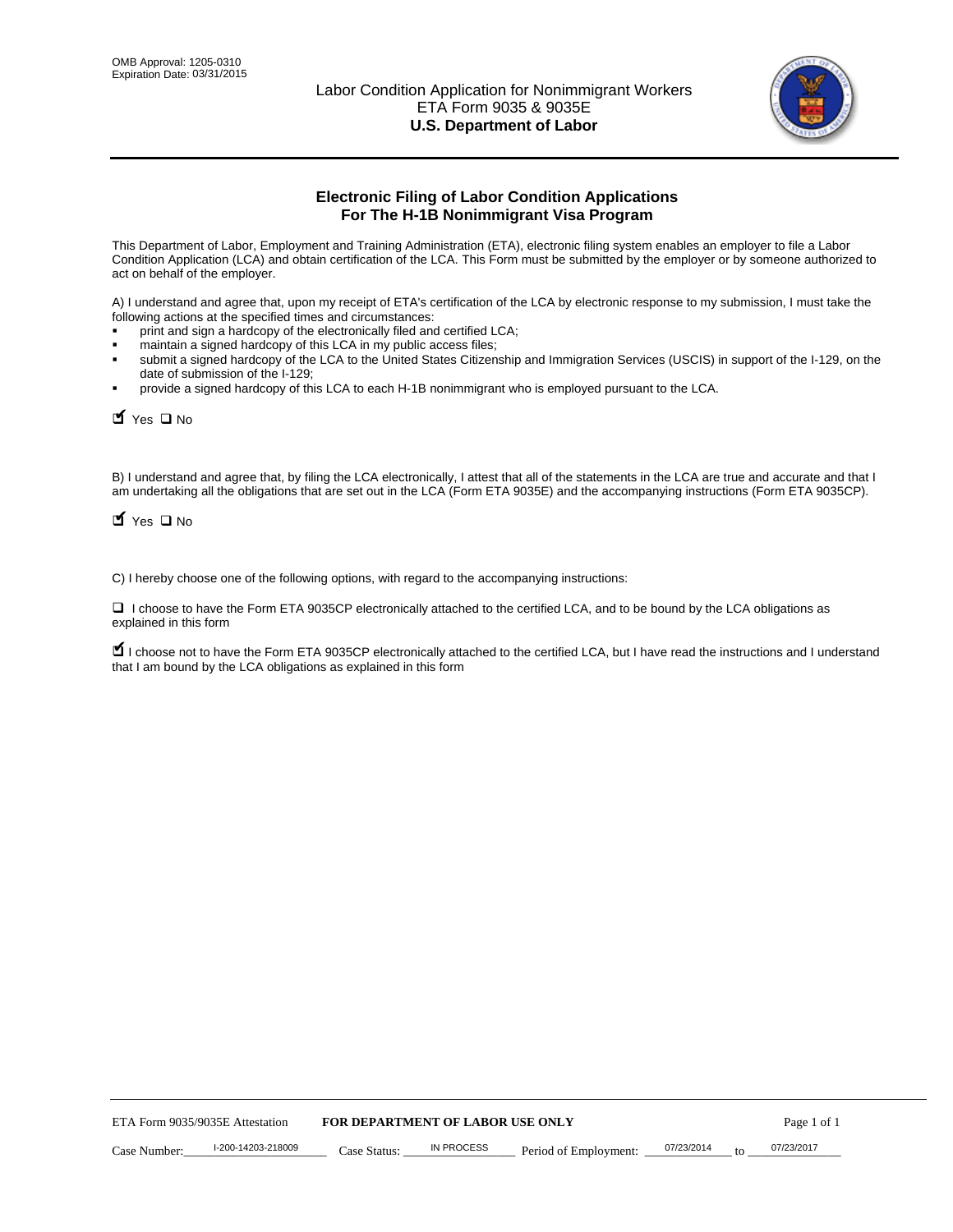# Labor Condition Application for Nonimmigrant Workers ETA Form 9035 & 9035E **U.S. Department of Labor**



*Please read and review the filing instructions carefully before completing the ETA Form 9035 or 9035E. A copy of the instructions can be found at http://www.foreignlaborcert.doleta.gov/. In accordance with Federal Regulations at 20 CFR 655.730(b), incomplete or obviously inaccurate Labor Condition Applications (LCAs) will not be certified by the Department of Labor. If the employer has received permission from the Administrator of the Office of Foreign Labor Certification to submit this form non-electronically, ALL required fields/items containing an asterisk ( \* ) must be completed as well as any fields/items where a response is conditional as indicated by the section ( § ) symbol.* 

# **A. Employment-Based Nonimmigrant Visa Information**

1. Indicate the type of visa classification supported by this application *(Write classification symbol)*: \*

### **B. Temporary Need Information**

| 1. Indicate the type of visa classification supported by this application (Write classification symbol): *                                                              |                                                |                                                 |                                              | $H-1B$                    |  |
|-------------------------------------------------------------------------------------------------------------------------------------------------------------------------|------------------------------------------------|-------------------------------------------------|----------------------------------------------|---------------------------|--|
| <b>B. Temporary Need Information</b>                                                                                                                                    |                                                |                                                 |                                              |                           |  |
| 1. Job Title *<br>PROJECT MANAGER                                                                                                                                       |                                                |                                                 |                                              |                           |  |
| 2. SOC (ONET/OES) code *                                                                                                                                                | 3. SOC (ONET/OES) occupation title *           |                                                 |                                              |                           |  |
| 15-1131                                                                                                                                                                 | <b>COMPUTER PROGRAMMERS</b>                    |                                                 |                                              |                           |  |
| 4. Is this a full-time position? *                                                                                                                                      |                                                |                                                 | <b>Period of Intended Employment</b>         |                           |  |
| $\blacksquare$ Yes<br>$\square$ No                                                                                                                                      | 5. Begin Date *<br>07/23/2014<br>(mm/dd/yyyy)  |                                                 | 6. End Date *<br>(mm/dd/yyyy)                | 07/23/2017                |  |
| 7. Worker positions needed/basis for the visa classification supported by this application                                                                              |                                                |                                                 |                                              |                           |  |
| Total Worker Positions Being Requested for Certification *<br>1                                                                                                         |                                                |                                                 |                                              |                           |  |
| Basis for the visa classification supported by this application<br>(indicate the total workers in each applicable category based on the total workers identified above) |                                                |                                                 |                                              |                           |  |
| 0<br>a. New employment *                                                                                                                                                |                                                | 0                                               | d. New concurrent employment *               |                           |  |
| b. Continuation of previously approved employment *<br>without change with the same employer                                                                            |                                                | 0                                               | e. Change in employer *                      |                           |  |
| 0<br>0<br>c. Change in previously approved employment *<br>f. Amended petition *                                                                                        |                                                |                                                 |                                              |                           |  |
| C. Employer Information                                                                                                                                                 |                                                |                                                 |                                              |                           |  |
| 1. Legal business name *<br>MARLABS, INC                                                                                                                                |                                                |                                                 |                                              |                           |  |
| 2. Trade name/Doing Business As (DBA), if applicable N/A                                                                                                                |                                                |                                                 |                                              |                           |  |
| 3. Address 1 *<br>1 CORPORATE PLACE SOUTH                                                                                                                               |                                                |                                                 |                                              |                           |  |
| 4. Address 2<br>N/A                                                                                                                                                     |                                                |                                                 |                                              |                           |  |
| 5. City *<br><b>PISCATAWAY</b>                                                                                                                                          |                                                | $\overline{6. \quad \text{State}}^*_{\quad NJ}$ |                                              | 7. Postal code *<br>08854 |  |
| 8. Country *<br>UNITED STATES OF AMERICA                                                                                                                                |                                                | 9. Province<br>N/A                              |                                              |                           |  |
| 10. Telephone number * 7326941000                                                                                                                                       |                                                | 11. Extension $N/A$                             |                                              |                           |  |
| 12. Federal Employer Identification Number (FEIN from IRS) *<br>541816287                                                                                               |                                                | 541511                                          | 13. NAICS code (must be at least 4-digits) * |                           |  |
|                                                                                                                                                                         |                                                |                                                 |                                              |                           |  |
| ETA Form 9035/9035E<br>I-200-14203-218009<br>Case Number:<br>$Case$ Statue                                                                                              | FOR DEPARTMENT OF LABOR USE ONLY<br>IN PROCESS | Period of Employment:                           | 07/23/2014                                   | Page 1 of 5<br>07/23/2017 |  |

## **C. Employer Information**

| 1. Legal business name *<br>MARLABS, INC                     |                                              |                           |
|--------------------------------------------------------------|----------------------------------------------|---------------------------|
| 2. Trade name/Doing Business As (DBA), if applicable N/A     |                                              |                           |
| 3. Address 1 *<br>1 CORPORATE PLACE SOUTH                    |                                              |                           |
| 4. Address 2<br>N/A                                          |                                              |                           |
| 5. City *<br>PISCATAWAY                                      | $\overline{6}$ . State $N_{\text{N}}$        | 7. Postal code *<br>08854 |
| 8. Country *                                                 | 9. Province                                  |                           |
| UNITED STATES OF AMERICA                                     | N/A                                          |                           |
| 10. Telephone number *<br>7326941000                         | 11. Extension<br>N/A                         |                           |
| 12. Federal Employer Identification Number (FEIN from IRS) * | 13. NAICS code (must be at least 4-digits) * |                           |
| 541816287                                                    | 541511                                       |                           |

# ETA Form 9035/9035E **FOR DEPARTMENT OF LABOR USE ONLY** Page 1 of 5<br>Case Number: 1-200-14203-218009 Case Status: IN PROCESS Period of Employment: 07/23/2014 to 07/23/2017

Case Number: 1-200-14203-218009 Case Status: NPROCESS Period of Employment:  $\frac{07}{23/2014}$  to  $\frac{07}{23/2017}$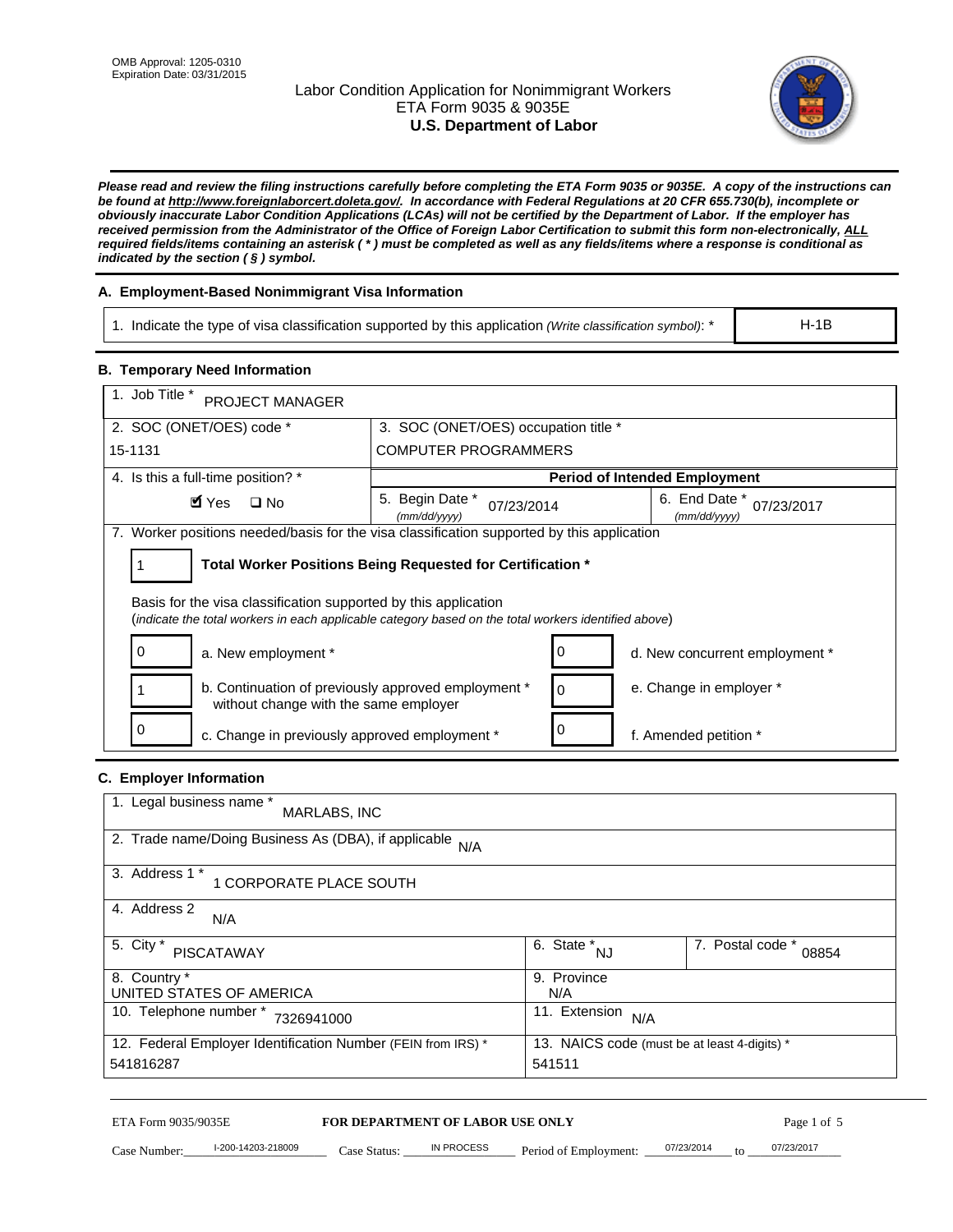

# **D. Employer Point of Contact Information**

**Important Note**: The information contained in this Section must be that of an employee of the employer who is authorized to act on behalf of the employer in labor certification matters. The information in this Section must be different from the agent or attorney information listed in Section E, unless the attorney is an employee of the employer.

| 1. Contact's last (family) name *                  | 2. First (given) name * |                                   | 3. Middle name(s) *       |  |  |
|----------------------------------------------------|-------------------------|-----------------------------------|---------------------------|--|--|
| <b>VIDYADHARAN</b>                                 | <b>SANJAY</b>           |                                   | N/A                       |  |  |
| 4. Contact's job title *<br><b>GENERAL COUNSEL</b> |                         |                                   |                           |  |  |
| 5. Address 1 *<br>1 CORPORATE PLACE SOUTH          |                         |                                   |                           |  |  |
| 6. Address 2<br>N/A                                |                         |                                   |                           |  |  |
| 7. City $*$<br><b>PISCATAWAY</b>                   |                         | $8. \overline{\text{State}}^*$ NJ | 9. Postal code *<br>08854 |  |  |
| 10. Country *<br>UNITED STATES OF AMERICA          |                         | 11. Province<br>N/A               |                           |  |  |
| 12. Telephone number *<br>Extension<br>13.         |                         | 14. E-Mail address                |                           |  |  |
| 7326941000<br>1600                                 |                         | SANJAY@MARLABS.COM                |                           |  |  |

## **E. Attorney or Agent Information (If applicable)**

| VIDYADHARAN                                                                                                                                         | SANJAY                           |                                           |                                          | N/A                          |                                                      |             |
|-----------------------------------------------------------------------------------------------------------------------------------------------------|----------------------------------|-------------------------------------------|------------------------------------------|------------------------------|------------------------------------------------------|-------------|
| 4. Contact's job title * GENERAL COUNSEL                                                                                                            |                                  |                                           |                                          |                              |                                                      |             |
| 5. Address 1 * 1 CORPORATE PLACE SOUTH                                                                                                              |                                  |                                           |                                          |                              |                                                      |             |
| 6. Address 2<br>N/A                                                                                                                                 |                                  |                                           |                                          |                              |                                                      |             |
| 7. City * PISCATAWAY                                                                                                                                |                                  | $\overline{\phantom{a}}$ 8. State $^*$ NJ |                                          | 9. Postal code *             | 08854                                                |             |
| 10. Country *<br>UNITED STATES OF AMERICA                                                                                                           |                                  | 11. Province<br>N/A                       |                                          |                              |                                                      |             |
| 12. Telephone number *<br>7326941000                                                                                                                | 13. Extension<br>1600            |                                           | 14. E-Mail address<br>SANJAY@MARLABS.COM |                              |                                                      |             |
| E. Attorney or Agent Information (If applicable)                                                                                                    |                                  |                                           |                                          |                              |                                                      |             |
| 1. Is the employer represented by an attorney or agent in the filing of this application? *<br>If "Yes", complete the remainder of Section E below. |                                  |                                           |                                          |                              | $\Box$ Yes                                           | <b>A</b> No |
| 2. Attorney or Agent's last (family) name §                                                                                                         | 3. First (given) name §          |                                           |                                          |                              | 4. Middle name(s) $\sqrt{s}$                         |             |
| N/A                                                                                                                                                 | N/A                              |                                           |                                          | N/A                          |                                                      |             |
| 5. Address 1 $\frac{1}{9}$ N/A                                                                                                                      |                                  |                                           |                                          |                              |                                                      |             |
| 6. Address 2<br>N/A                                                                                                                                 |                                  |                                           |                                          |                              |                                                      |             |
| 7. City §<br>N/A                                                                                                                                    |                                  | 8. State §<br>N/A                         |                                          |                              | 9. Postal code §                                     |             |
| 10. Country §<br>N/A                                                                                                                                |                                  | 11. Province<br>N/A                       |                                          |                              |                                                      |             |
| 12. Telephone number §                                                                                                                              | 13. Extension                    | 14. E-Mail address                        |                                          |                              |                                                      |             |
| N/A                                                                                                                                                 | N/A                              | N/A                                       |                                          |                              |                                                      |             |
| 15. Law firm/Business name §                                                                                                                        |                                  |                                           |                                          | 16. Law firm/Business FEIN § |                                                      |             |
| N/A                                                                                                                                                 |                                  |                                           | N/A                                      |                              |                                                      |             |
| 17. State Bar number (only if attorney) §                                                                                                           |                                  |                                           | standing (only if attorney) §            |                              | 18. State of highest court where attorney is in good |             |
| N/A                                                                                                                                                 |                                  | N/A                                       |                                          |                              |                                                      |             |
| 19. Name of the highest court where attorney is in good standing (only if attorney) §                                                               |                                  |                                           |                                          |                              |                                                      |             |
| N/A                                                                                                                                                 |                                  |                                           |                                          |                              |                                                      |             |
|                                                                                                                                                     |                                  |                                           |                                          |                              |                                                      |             |
|                                                                                                                                                     |                                  |                                           |                                          |                              |                                                      |             |
|                                                                                                                                                     |                                  |                                           |                                          |                              |                                                      |             |
|                                                                                                                                                     |                                  |                                           |                                          |                              |                                                      |             |
|                                                                                                                                                     |                                  |                                           |                                          |                              |                                                      |             |
|                                                                                                                                                     |                                  |                                           |                                          |                              |                                                      |             |
|                                                                                                                                                     |                                  |                                           |                                          |                              |                                                      |             |
| ETA Form 9035/9035E                                                                                                                                 | FOR DEPARTMENT OF LABOR USE ONLY |                                           |                                          |                              | Page 2 of 5                                          |             |
| I-200-14203-218009                                                                                                                                  | <b>IN PROCESS</b>                |                                           |                                          | 07/23/2014                   | 07/23/2017                                           |             |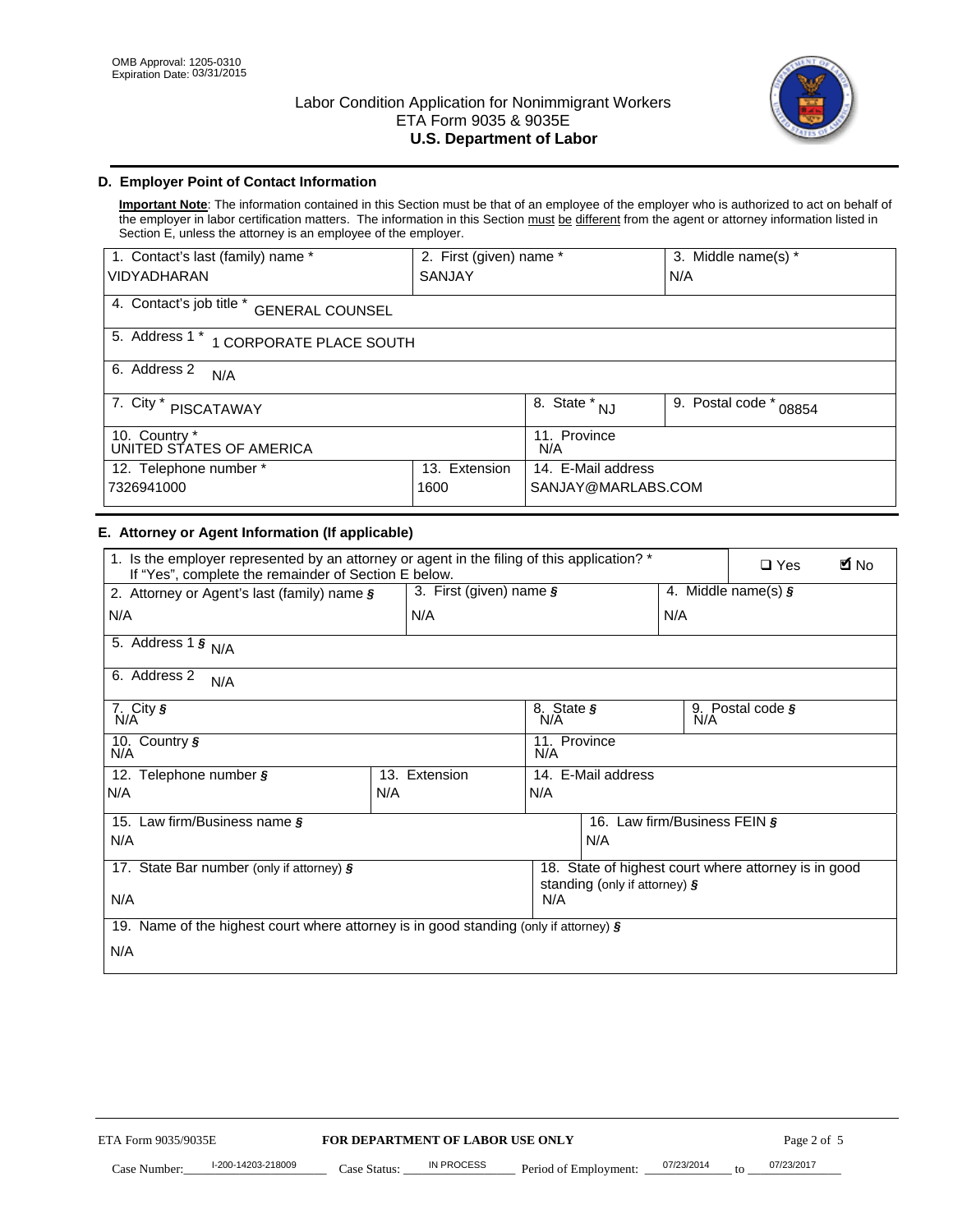# Labor Condition Application for Nonimmigrant Workers ETA Form 9035 & 9035E **U.S. Department of Labor**



| F. Rate of Pay              |                                          |
|-----------------------------|------------------------------------------|
| 1. Wage Rate (Required)     | 2. Per: (Choose only one) *              |
| 90100.00<br>From: \$<br>$*$ |                                          |
| N/A<br>To: \$               | □ Hour □ Week □ Bi-Weekly □ Month ■ Year |

## **G. Employment and Prevailing Wage Information**

#### *a. Place of Employment 1*

| From: \$<br>To: $$$                                                                                                                                                                                                                                                                                                                                                                                                                                                                                                                                                                                                                                                                                                                                                                                                                                                   | 90100.00<br>*<br>N/A                                                                                                                                                                                                                                                                                                                                                                                                                                                                                                                                                                                                                                                                                                              | $\Box$ Hour                                             | $\square$ Week<br>□ Bi-Weekly                                     | $\blacksquare$ Year<br>$\Box$ Month |
|-----------------------------------------------------------------------------------------------------------------------------------------------------------------------------------------------------------------------------------------------------------------------------------------------------------------------------------------------------------------------------------------------------------------------------------------------------------------------------------------------------------------------------------------------------------------------------------------------------------------------------------------------------------------------------------------------------------------------------------------------------------------------------------------------------------------------------------------------------------------------|-----------------------------------------------------------------------------------------------------------------------------------------------------------------------------------------------------------------------------------------------------------------------------------------------------------------------------------------------------------------------------------------------------------------------------------------------------------------------------------------------------------------------------------------------------------------------------------------------------------------------------------------------------------------------------------------------------------------------------------|---------------------------------------------------------|-------------------------------------------------------------------|-------------------------------------|
| G. Employment and Prevailing Wage Information<br>Important Note: It is important for the employer to define the place of intended employment with as much geographic specificity as possible<br>The place of employment address listed below must be a physical location and cannot be a P.O. Box. The employer may use this section<br>to identify up to three (3) physical locations and corresponding prevailing wages covering each location where work will be performed and<br>the electronic system will accept up to 3 physical locations and prevailing wage information. If the employer has received approval from the<br>Department of Labor to submit this form non-electronically and the work is expected to be performed in more than one location, an<br>attachment must be submitted in order to complete this section.<br>a. Place of Employment 1 |                                                                                                                                                                                                                                                                                                                                                                                                                                                                                                                                                                                                                                                                                                                                   |                                                         |                                                                   |                                     |
| 1. Address 1 *<br>11655 JERSEY BLVD,<br>2. Address 2<br>N/A<br>3. City $*$<br>RANCHO CUCAMONGA,<br>5. State/District/Territory *<br><b>CALIFORNIA</b>                                                                                                                                                                                                                                                                                                                                                                                                                                                                                                                                                                                                                                                                                                                 |                                                                                                                                                                                                                                                                                                                                                                                                                                                                                                                                                                                                                                                                                                                                   |                                                         | 4. County *<br>SAN BERNARDINO COUNTY<br>6. Postal code *<br>91730 |                                     |
|                                                                                                                                                                                                                                                                                                                                                                                                                                                                                                                                                                                                                                                                                                                                                                                                                                                                       | Prevailing Wage Information (corresponding to the place of employment location listed above)                                                                                                                                                                                                                                                                                                                                                                                                                                                                                                                                                                                                                                      |                                                         |                                                                   |                                     |
| 7. Agency which issued prevailing wage $\boldsymbol{\S}$<br>N/A                                                                                                                                                                                                                                                                                                                                                                                                                                                                                                                                                                                                                                                                                                                                                                                                       |                                                                                                                                                                                                                                                                                                                                                                                                                                                                                                                                                                                                                                                                                                                                   | N/A                                                     | 7a. Prevailing wage tracking number (if applicable) §             |                                     |
| 8. Wage level *<br>$\Box$<br>9. Prevailing wage *                                                                                                                                                                                                                                                                                                                                                                                                                                                                                                                                                                                                                                                                                                                                                                                                                     | <b>M</b><br>$\Box$ $\Box$                                                                                                                                                                                                                                                                                                                                                                                                                                                                                                                                                                                                                                                                                                         | $\Box$ IV<br>$\Box$ N/A<br>10. Per: (Choose only one) * |                                                                   |                                     |
| S<br>11. Prevailing wage source (Choose only one) *<br>11a. Year source published *                                                                                                                                                                                                                                                                                                                                                                                                                                                                                                                                                                                                                                                                                                                                                                                   | 90022.00<br><b>¤</b> OES<br>CBA<br>$\Box$<br>11b. If "OES", and SWA/NPC did not issue prevailing wage OR "Other" in question 11,<br>specify source $\boldsymbol{\S}$                                                                                                                                                                                                                                                                                                                                                                                                                                                                                                                                                              | $\Box$ Hour<br>□ Week<br>DBA<br>$\Box$                  | □ Bi-Weekly<br>□ SCA<br>□                                         | ■ Year<br>$\Box$ Month<br>Other     |
| 2014                                                                                                                                                                                                                                                                                                                                                                                                                                                                                                                                                                                                                                                                                                                                                                                                                                                                  | OFLC ONLINE DATA CENTER                                                                                                                                                                                                                                                                                                                                                                                                                                                                                                                                                                                                                                                                                                           |                                                         |                                                                   |                                     |
| H. Employer Labor Condition Statements<br>I Important Note: In order for your application to be processed, you MUST read Section H of the Labor Condition Application – General<br>Instructions Form ETA 9035CP under the heading "Employer Labor Condition Statements" and agree to all four (4) labor condition statements<br>summarized below:<br>(2)<br>workers similarly employed.<br>(3)<br>employment.<br>(4)<br>1. I have read and agree to Labor Condition Statements 1, 2, 3, and 4 above and as fully explained in Section H<br>of the Labor Condition Application - General Instructions - Form ETA 9035CP. *                                                                                                                                                                                                                                             | (1) Wages: Pay nonimmigrants at least the local prevailing wage or the employer's actual wage, whichever is higher, and pay for non-<br>productive time. Offer nonimmigrants benefits on the same basis as offered to U.S. workers.<br>Working Conditions: Provide working conditions for nonimmigrants which will not adversely affect the working conditions of<br>Strike, Lockout, or Work Stoppage: There is no strike, lockout, or work stoppage in the named occupation at the place of<br>Notice: Notice to union or to workers has been or will be provided in the named occupation at the place of employment. A copy of<br>this form will be provided to each nonimmigrant worker employed pursuant to the application. |                                                         |                                                                   | <b>Ø</b> Yes<br>$\square$ No        |
| ETA Form 9035/9035E                                                                                                                                                                                                                                                                                                                                                                                                                                                                                                                                                                                                                                                                                                                                                                                                                                                   | <b>FOR DEPARTMENT OF LABOR USE ONLY</b>                                                                                                                                                                                                                                                                                                                                                                                                                                                                                                                                                                                                                                                                                           |                                                         |                                                                   | Page 3 of 5                         |
| I-200-14203-218009<br>Case Number:                                                                                                                                                                                                                                                                                                                                                                                                                                                                                                                                                                                                                                                                                                                                                                                                                                    | IN PROCESS<br>Case Status:                                                                                                                                                                                                                                                                                                                                                                                                                                                                                                                                                                                                                                                                                                        | Period of Employment:                                   | 07/23/2014                                                        | 07/23/2017                          |

#### **H. Employer Labor Condition Statements**

- (1) **Wages:** Pay nonimmigrants at least the local prevailing wage or the employer's actual wage, whichever is higher, and pay for nonproductive time. Offer nonimmigrants benefits on the same basis as offered to U.S. workers.
- (2) **Working Conditions:** Provide working conditions for nonimmigrants which will not adversely affect the working conditions of workers similarly employed.
- (3) **Strike, Lockout, or Work Stoppage:** There is no strike, lockout, or work stoppage in the named occupation at the place of employment.
- (4) **Notice:** Notice to union or to workers has been or will be provided in the named occupation at the place of employment. A copy of this form will be provided to each nonimmigrant worker employed pursuant to the application.

| 1. I have read and agree to Labor Condition Statements 1, 2, 3, and 4 above and as fully explained in Section H | $\blacksquare$ Yes $\square$ No |  |
|-----------------------------------------------------------------------------------------------------------------|---------------------------------|--|
| of the Labor Condition Application – General Instructions – Form ETA 9035CP. *                                  |                                 |  |

| ETA Form 9035/9035E |                    | <b>FOR DEPARTMENT OF LABOR USE ONLY</b> |            |                       | Page 3 of 5 |           |            |
|---------------------|--------------------|-----------------------------------------|------------|-----------------------|-------------|-----------|------------|
| Case Number:        | I-200-14203-218009 | Case Status:                            | IN PROCESS | Period of Employment: | 07/23/2014  | $10^{-1}$ | 07/23/2017 |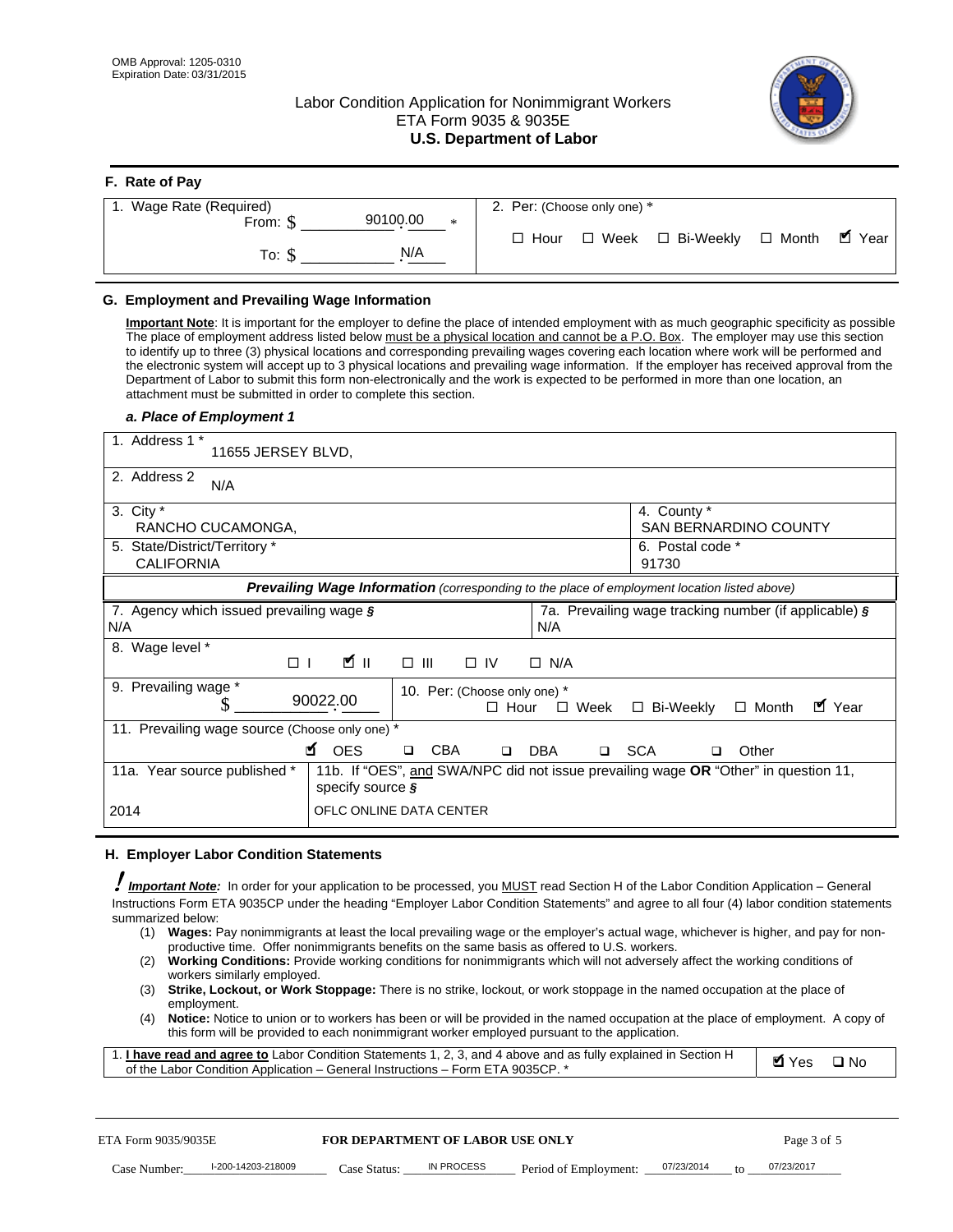

#### **I. Additional Employer Labor Condition Statements – H-1B Employers ONLY**

!**Important Note***:* In order for your H-1B application to be processed, you MUST read Section I – Subsection 1 of the Labor Condition Application – General Instructions Form ETA 9035CP under the heading "Additional Employer Labor Condition Statements" and answer the questions below.

#### *a. Subsection 1*

| 1. Is the employer H-1B dependent? $\S$                                                                                                                                                                                                 | Myes                                          | $\Box$ No              |  |
|-----------------------------------------------------------------------------------------------------------------------------------------------------------------------------------------------------------------------------------------|-----------------------------------------------|------------------------|--|
| 2. Is the employer a willful violator? $\frac{1}{2}$                                                                                                                                                                                    | $\Box$ Yes                                    | <b>M</b> <sub>No</sub> |  |
| 3. If "Yes" is marked in questions 1.1 and/or 1.2, you must answer "Yes" or "No" regarding whether the<br>employer will use this application ONLY to support H-1B petitions or extensions of status for exempt H-1B<br>nonimmigrants? § | $\blacksquare$ Yes $\square$ No $\square$ N/A |                        |  |

**If you marked "Yes" to questions I.1 and/or I.2 and "No" to question I.3, you MUST read Section I – Subsection 2 of the Labor Condition Application – General Instructions Form ETA 9035CP under the heading "Additional Employer Labor Condition Statements" and indicate your agreement to all three (3) additional statements summarized below.** 

#### *b. Subsection 2*

- A. **Displacement:** Non-displacement of the U.S. workers in the employer's workforce
- B. **Secondary Displacement:** Non-displacement of U.S. workers in another employer's workforce; and
- C. **Recruitment and Hiring:** Recruitment of U.S. workers and hiring of U.S. workers applicant(s) who are equally or better qualified than the H-1B nonimmigrant(s).

| 4. I have read and agree to Additional Employer Labor Condition Statements A, B, and C above and as fully                  |      |
|----------------------------------------------------------------------------------------------------------------------------|------|
| explained in Section I – Subsections 1 and 2 of the Labor Condition Application – General Instructions Form ETA $\Box$ Yes | ∩ Nח |
| 9035CP. $\delta$                                                                                                           |      |

## **J. Public Disclosure Information**

!**Important Note***:* You must select from the options listed in this Section.

| Public disclosure information will be kept at: * | Employer's principal place of business<br>$\Box$ Place of employment |
|--------------------------------------------------|----------------------------------------------------------------------|
|--------------------------------------------------|----------------------------------------------------------------------|

#### **K. Declaration of Employer**

*By signing this form, I, on behalf of the employer, attest that the information and labor condition statements provided are true and accurate;*  that I have read sections H and I of the Labor Condition Application – General Instructions Form ETA 9035CP, and that I agree to comply with *the Labor Condition Statements as set forth in the Labor Condition Application – General Instructions Form ETA 9035CP and with the Department of Labor regulations (20 CFR part 655, Subparts H and I). I agree to make this application, supporting documentation, and other records available to officials of the Department of Labor upon request during any investigation under the Immigration and Nationality Act. Making fraudulent representations on this Form can lead to civil or criminal action under 18 U.S.C. 1001, 18 U.S.C. 1546, or other provisions of law.* 

| 1. Last (family) name of hiring or designated official *               | 2. First (given) name of hiring or designated official * | 3. Middle initial *               |            |
|------------------------------------------------------------------------|----------------------------------------------------------|-----------------------------------|------------|
| <b>VIDYADHARAN</b>                                                     | <b>SANJAY</b>                                            | N/A                               |            |
| 4. Hiring or designated official title *                               |                                                          |                                   |            |
| <b>GENERAL COUNSEL</b>                                                 |                                                          |                                   |            |
| 5. Signature *                                                         |                                                          | 6. Date signed *                  |            |
|                                                                        |                                                          |                                   |            |
|                                                                        |                                                          |                                   |            |
|                                                                        |                                                          |                                   |            |
|                                                                        |                                                          |                                   |            |
| FOR DEPARTMENT OF LABOR USE ONLY<br>ETA Form 9035/9035E<br>Page 4 of 5 |                                                          |                                   |            |
| I-200-14203-218009<br>Case Number<br>Case Status:                      | IN PROCESS<br>Period of Employment:                      | 07/23/2014<br>$\mathsf{t} \alpha$ | 07/23/2017 |